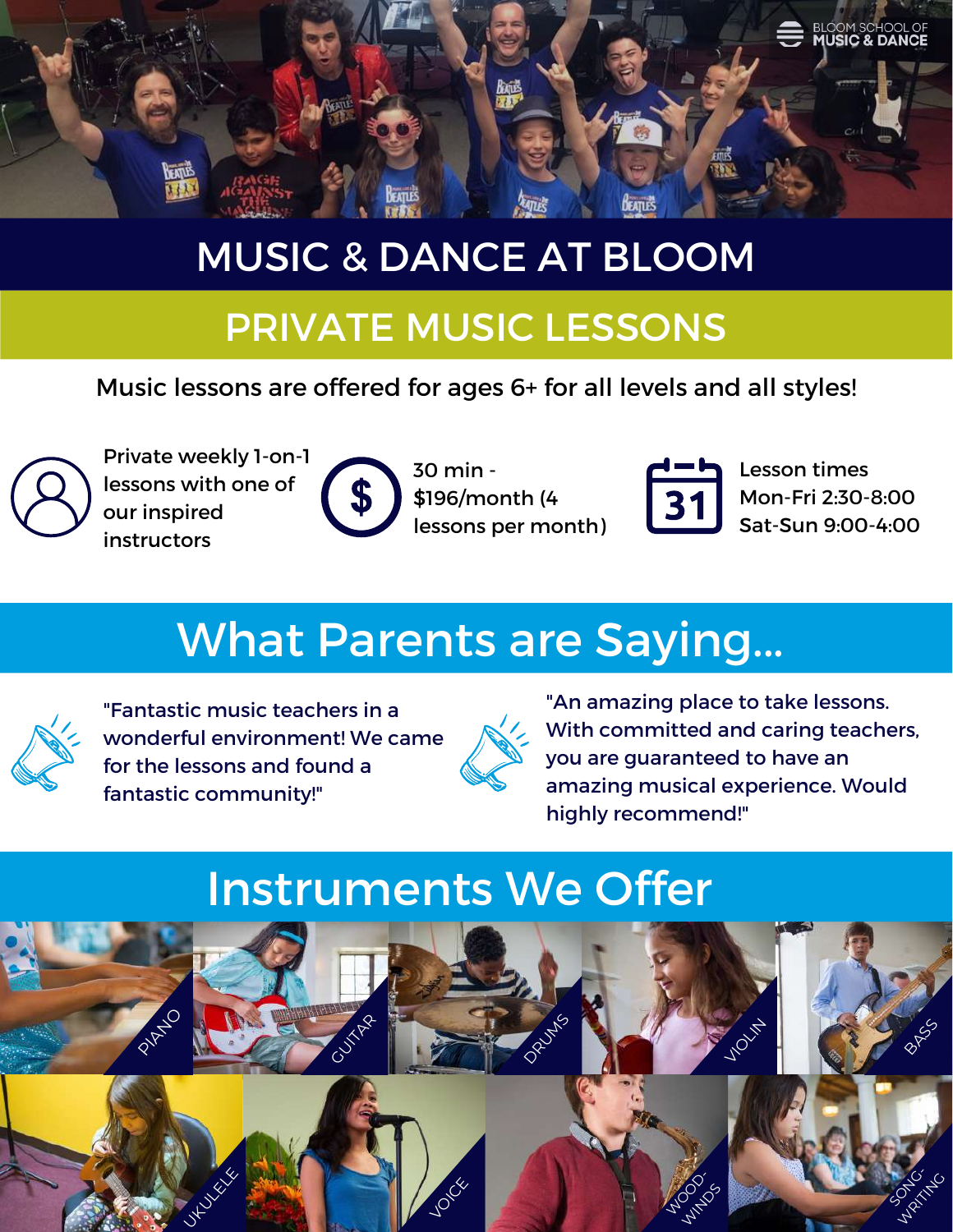## Dance Classes



Dance classes are offered for ages 18 months and up in a variety of styles and levels.



Weekly dance classes with one of our inspired instructors



45 min - \$116/month



Class times Mon-Fri 9:00-7:30 Sat-Sun 9:00-4:00

#### <u>What Parents are Saying...</u> What Parents are Saying...



"Had a great year with my daughter thank you Ms. Noel and Ms. Bryanna - her ballet class was so much fun!"



"Thank you! We really appreciate all you've done to keep your programs running! Class with Teacher Kim continues to be a highlight of our week."

## Classes Offered

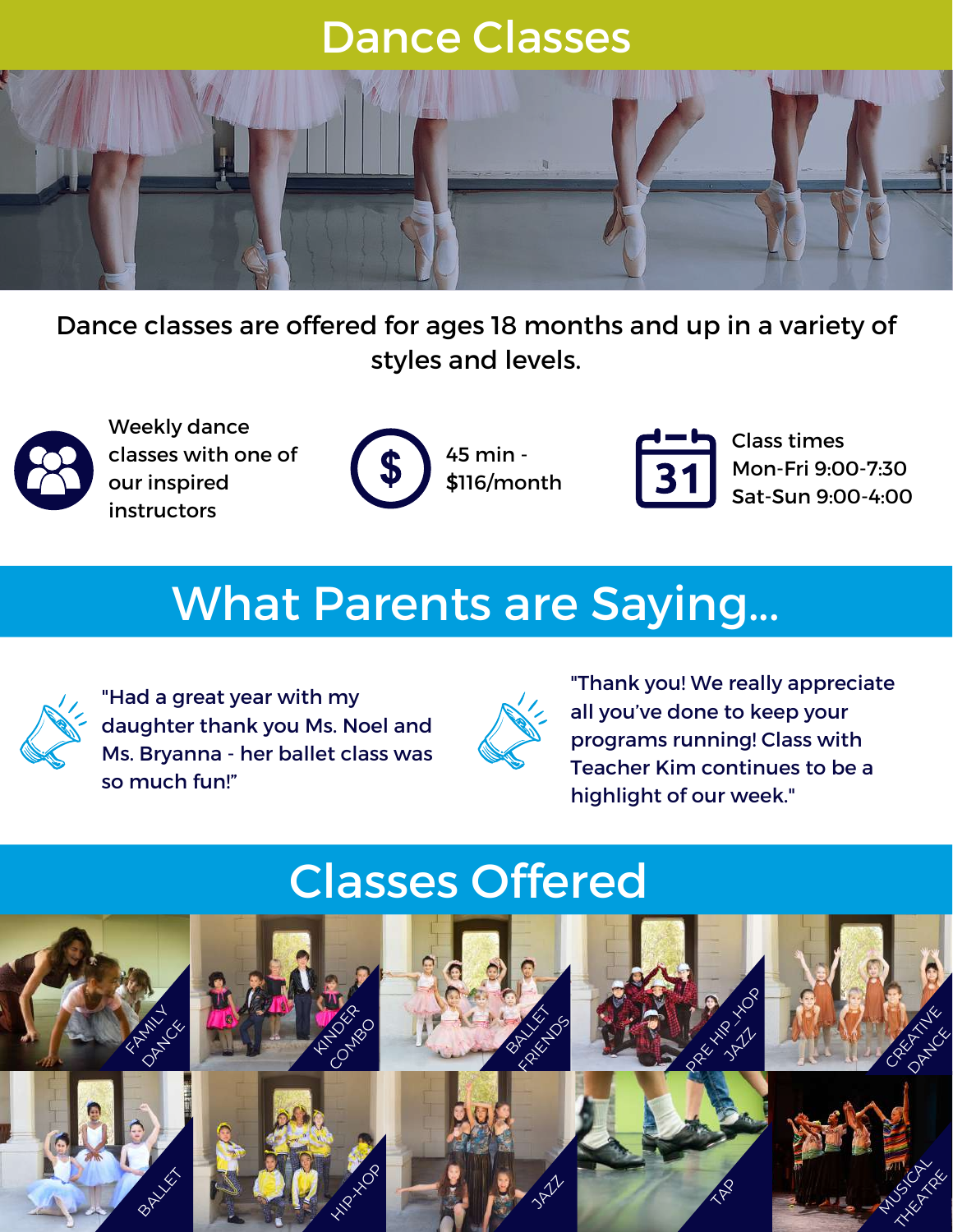#### Early Childhood and Group Music



Group music classes are offered for ages 6 months - 9 yrs. Social, engaging and FUN!



Weekly group classes with one of our inspired instructors.



45 min - \$132-\$144/month depending on class



Class times Mon-Fri 9:00-6:00 Sat-Sun 9:00-4:00

#### <u>What Parents are Saying...</u> What Parents are Saying...



"I thought it would be impossible to find a music class for my 1 year old and my 2.5 year old but we found it. Blooms Family music class is such a joy for both of my children."



"The most amazing and fun place to learn how to play music! Staff are great and are really helpful. Really good vibes!"

## Classes Offered